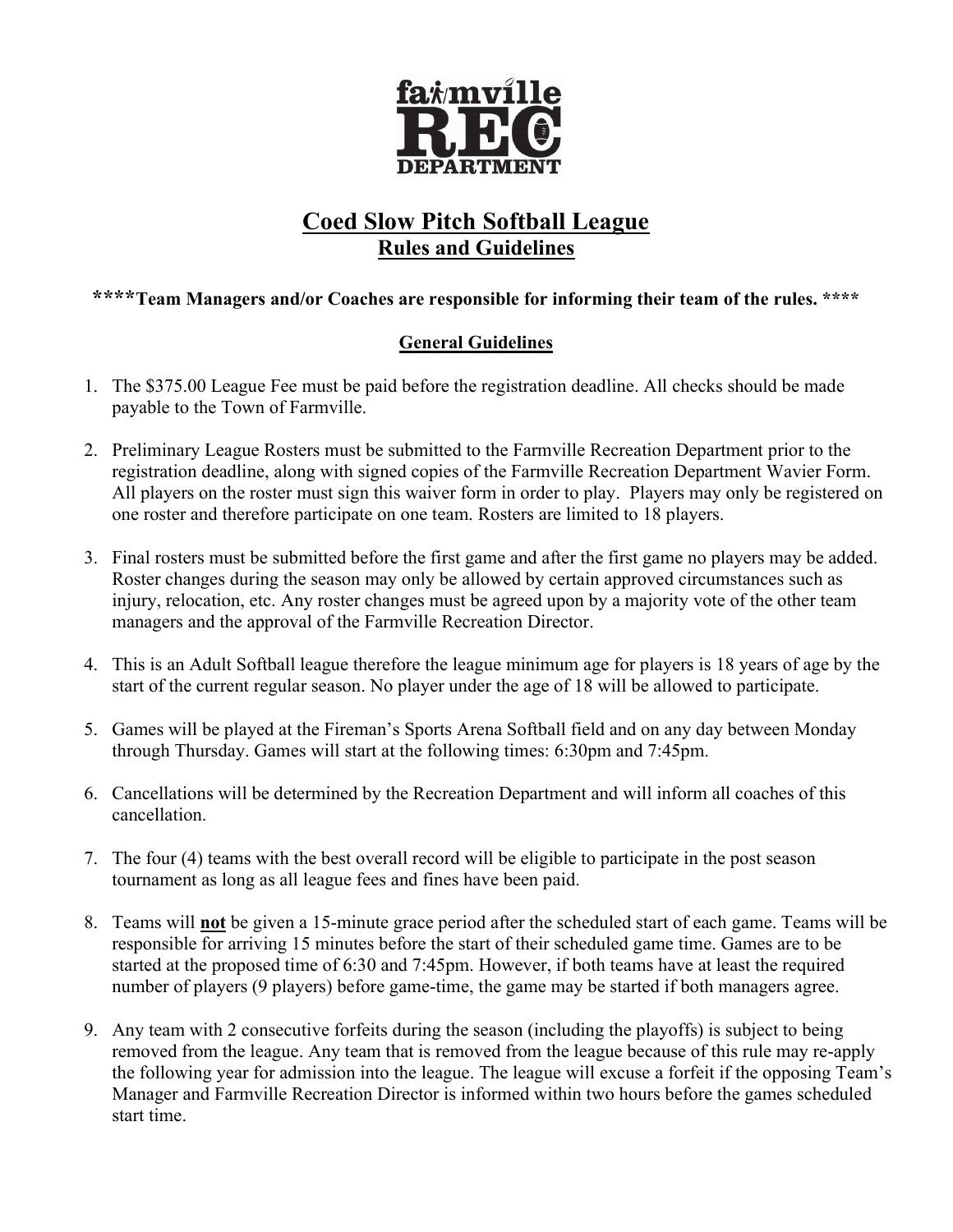- 10. Alcohol is not permitted in or around the playing areas. This includes all parking lots near the field. The use of tobacco products is permitted in the designated smoking areas which include the bleachers and parking lot, but is not permitted on the field.
- 11. Each Team is responsible for cleaning up all trash left on their benches side after each game. Failure to do so could lead in the next game being an automatic forfeit or possible suspension.

#### Playing Rules

Games will be governed by current USSSA Coed Slow Pitch Softball Playing Rules with the following points of emphasis and exceptions:

- 1. The League's Official Men's Softball is a 12-inch softball of any brand with a .44 Core and a compression less than 400lbs. The League's Official Women's Softball is an 11-inch softball of any brand with a .44 Core and a compression less than 400lbs.
- 2. The league will not provide softballs for each game; therefore, it is the responsibility of each team to supply their own balls for every game. All teams must hit their own balls and an official must check a new ball before it can enter play in order to make sure it meets league standards. Failure to provide additional softballs or approved softballs could result in an automatic forfeiture of that game
- 3. Prior to the start of the game each team will provide a line up card to be reviewed by the umpire. All Coaches must inform the umpire of any substitutions before play can resume.
- 4. A completed game will consist of 7 innings or a 1 hour and 15 minutes time limit. The time limit will be waived during the playoffs. The umpire or Recreation Director may suspend, cancel or call a game if, in their opinion; the safety of the players is compromised due to rain, darkness or time limits.
- 5. Teams are allowed to bat and field ten players. When a team begins a game with 10 players, that team may continue play if a player leaves the game for any reason other than ejection. Whenever the absent player is due to bat, an out is declared. Teams may bat as many batters as they choose, but cannot bat less than nine players at any time.
- 6. Short-Handed Rule: A game may begin with nine players. The absent player's spot must be listed last in the batting order. Whenever the absent player is due to bat, an out is declared. Once the absent player arrives, he must be inserted into the vacant spot immediately. If a team arrives with eight (8) players, they may acquire a player from another team not playing in that current game as long as both managers agree. They may only pick up one player and this player if no longer allowed to play once the 9<sup>th</sup> player from the team's roster arrives.
- 7. Each team must have at least nine players to start and finish the game. The ratio of men and women must be:
	- Men 5 Women 4 Men 5 - Women 5 Men 4 - Women 5 Men 4 - Women 6 Men 3 - Women 6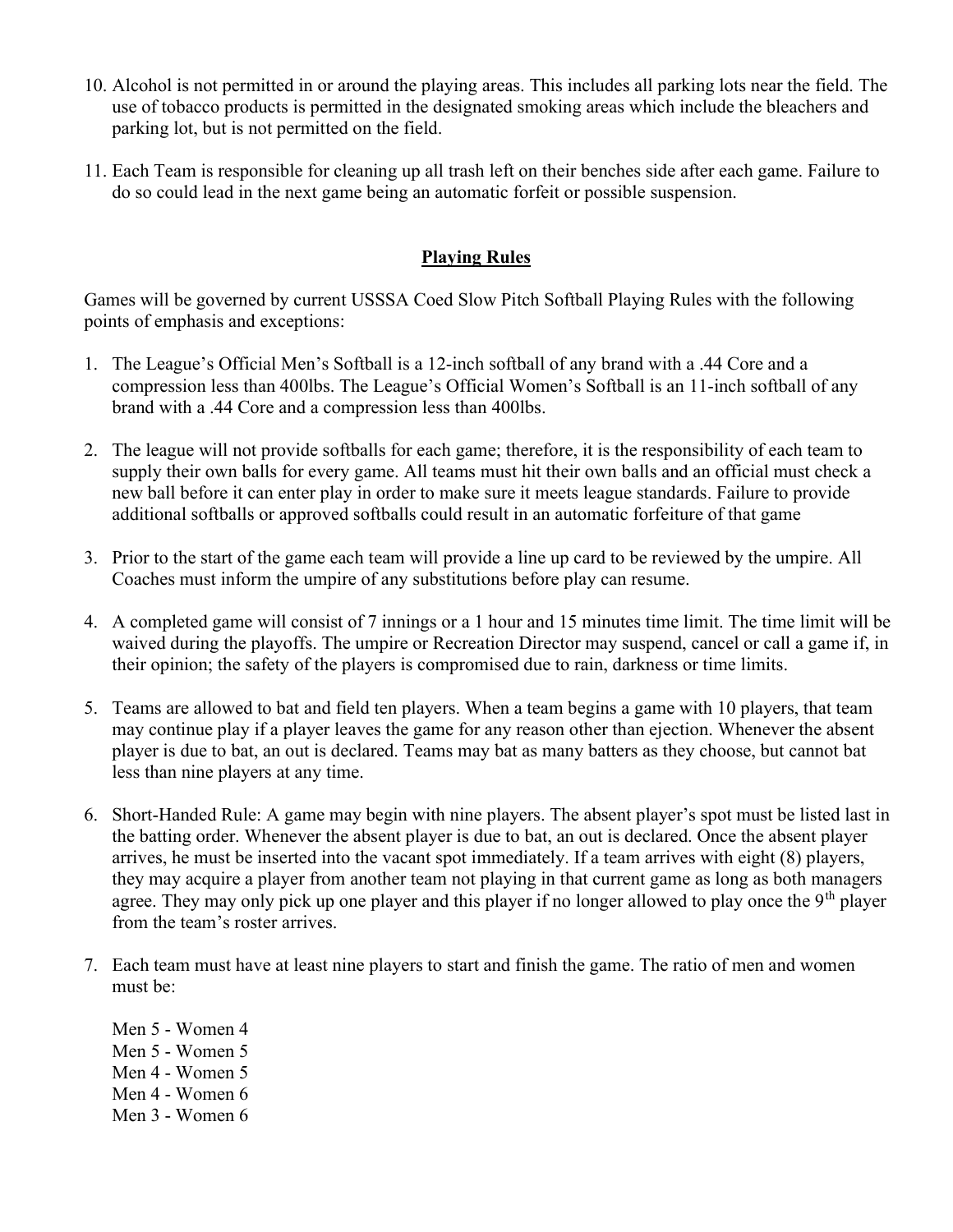- 8. Batting Order will alternate male/female. Either male or female may lead off the batting order. The team batting order must be submitted to the umpire and score keeper before the start of each game. Only same gender substitutions may be made, unless the team is playing more females than males.
- 9. Each team may use an extra batter (EB). However, there must be both a male and a female extra hitter, and they follow the regular batting order. They must be on the team's roster, listed as either a regular player or substitute.
- 10. When batting two men batting in a row there will be an automatic out.
- 11. If a male batter is walked, the following female batter is walked. OPTION: She may CHOOSE to bat. If so, the male batter only takes one base.
- 12. Courtesy runners shall be the last recorded out made by the player of the same gender. If no player of the same gender has recorded an out, the player of the same gender listed last in the batting order shall be the courtesy runner. A team is allowed one courtesy runner per gender per half inning. Additional courtesy runners may be allowed with approval from opposing team manager.
- 13. Home Run rule: All teams will play a 5 and One-up homerun rule. The rule is as follows: If Team A hits 5 homeruns (Over the fence) they cannot hit another homerun until Team B hits a homerun. Each time Team A hits a homerun prior to Team 2 hitting a homerun will be an out. This means that no team can have more than 5 homeruns over the opposing team at any point in the game.
- 14. A strict no profanity rule will be enforced.
- 15. Bats certified/approved by the USSSA are permissible. Use of banned USSSA bat is strictly prohibited. If any member of your team is caught using a banned bat, the player will be suspended from the League for the remainder of the season. All teams are subject to an official checking of all bats at any time during the game.
- 16. Head-first sliding is not allowed at any base, and if attempted will result in an automatic out.
- 17. Steel Cleats are not allowed.
- 18. Pitch Arc: The maximum arc of a pitch must lie between 6 and 12 feet above the ground. The umpire must declare a pitch illegal by shouting "ball" while the pitch is in the air. The batter may still choose to swing at the pitch (a good idea if the pitch arc is low and over the plate). A declared illegal pitch which is hit in play is treated as any other hit pitch. Of course a declared illegal pitch counts as a strike if the batter swings and misses or fouls the pitch off.
- 19. Batters will start with a one ball, one strike count. Two fouls after the second strike and the batter is declared out. Three straight fouls and the batter is declared an out. 2 fouls after the first strike, batter will be out. Four straight fouls and the batter is out.
- 20. If a team is ahead by 15 after four innings or 10 after five innings, the game will be declared an official game. The slaughter rule will be waived during the playoffs.
- 21. If a player or coach is ejected from the game by an umpire, he will not be permitted to participate in the next schedule game. If a player or coach is ejected a second time, he or she will not be permitted to